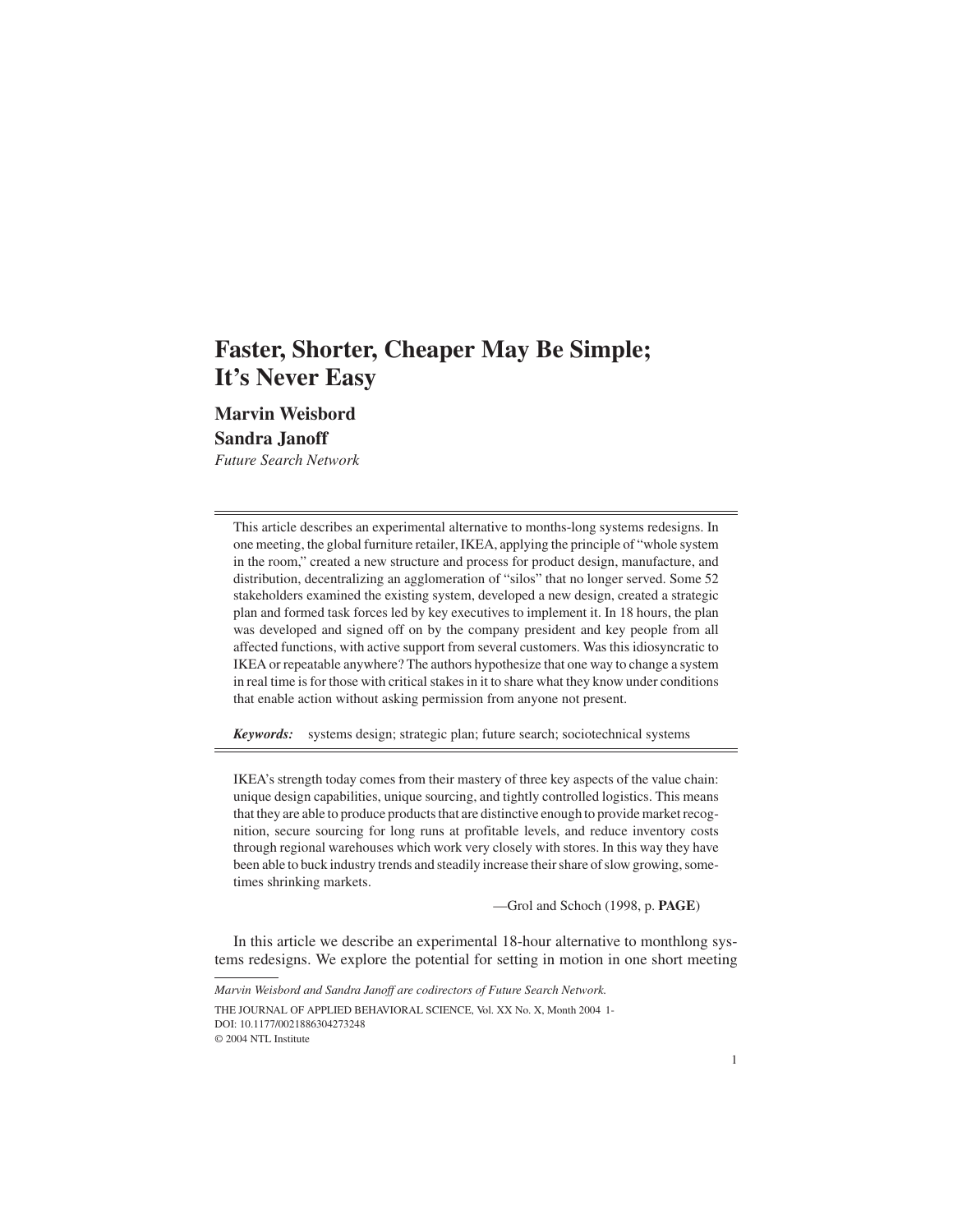consequential systemic changes that ripple out in time, touching tens of thousands of lives. Not so long ago, we believed that only projects and programs lasting 2 to 3 years could alter a large system's policies, procedures, and norms. This was "reality," reinforced by experience with small groups—task forces, work teams—working separately or sequentially. In the 1980s, using a series of five or six 2- to 3-day meetings, we learned to do "sociotechnical systems" (STS) work designs with groups of 50 to 60 people. We rarely could get from initial commitment to analysis to synthesis to action plan and implementation strategy in less than 6 months. No matter how many people were involved, some key players had to be brought along after the fact, requiring tense strategy sessions that could go on week after week.

In this case, the world's only global furniture retailer, IKEA, created in a single meeting a new system for product design, manufacture, and distribution, agreeing to decentralize an agglomeration of "silos" that no longer served effectively. This was not simply a meeting to validate what top management already had thought up. People who had never met before created something that had not existed. Some 52 stakeholders examined the existing system, developed a new system, created a strategic plan, and formed task forces led by key executives to implement it. In 18 hours, the plan was made, validated, and signed off by the company president, key people from all affected functions, and several customers.

This, of course, strikes us as theoretically impossible, for nobody taught them how to do that. In traditional STS designs, consultants provide concepts and methods for reducing supervision, flattening structures, creating multiskilled teams, and institutionalizing internal controls and self-management (Lytle, 1998). In this case, our role was limited to managing a meeting under which a diverse client group could do all the work itself, using only what people brought with them. Instead of teaching people systems thinking, we set up conditions under which they could experience the whole system and accept responsibility for the consequences. Indeed, were it not for the clients' testimony, we could not imagine that so little "consulting" would lead to such farreaching actions.

The method IKEA adapted was based on Future Search, a planning meeting that we had experimented with since the early 1980s (Weisbord & Janoff, 2000). Future Search differs in several ways from traditional strategic planning. Diverse participants go from data collection to action in a few hours rather than months. They also share responsibility for implementation to a degree usually unknown. Future Search consultants function more like stage managers than key players. They set up structures under which people can act responsibly if they choose. Then they get out of the way.

The Future Search procedures derive from four principles:

- The "whole system" in the room, usually 50 to 80 people, who among them have *authority*,*resources*, *expertise*, *information*, and *need*
- Exploring the whole as known by all present before seeking to fix any part
- Seeking common ground and shared aspirations, treating problems and conflicts as information only, not action agendas
- Participant responsibility for managing their own small groups, supplying and interpreting information, and choosing to act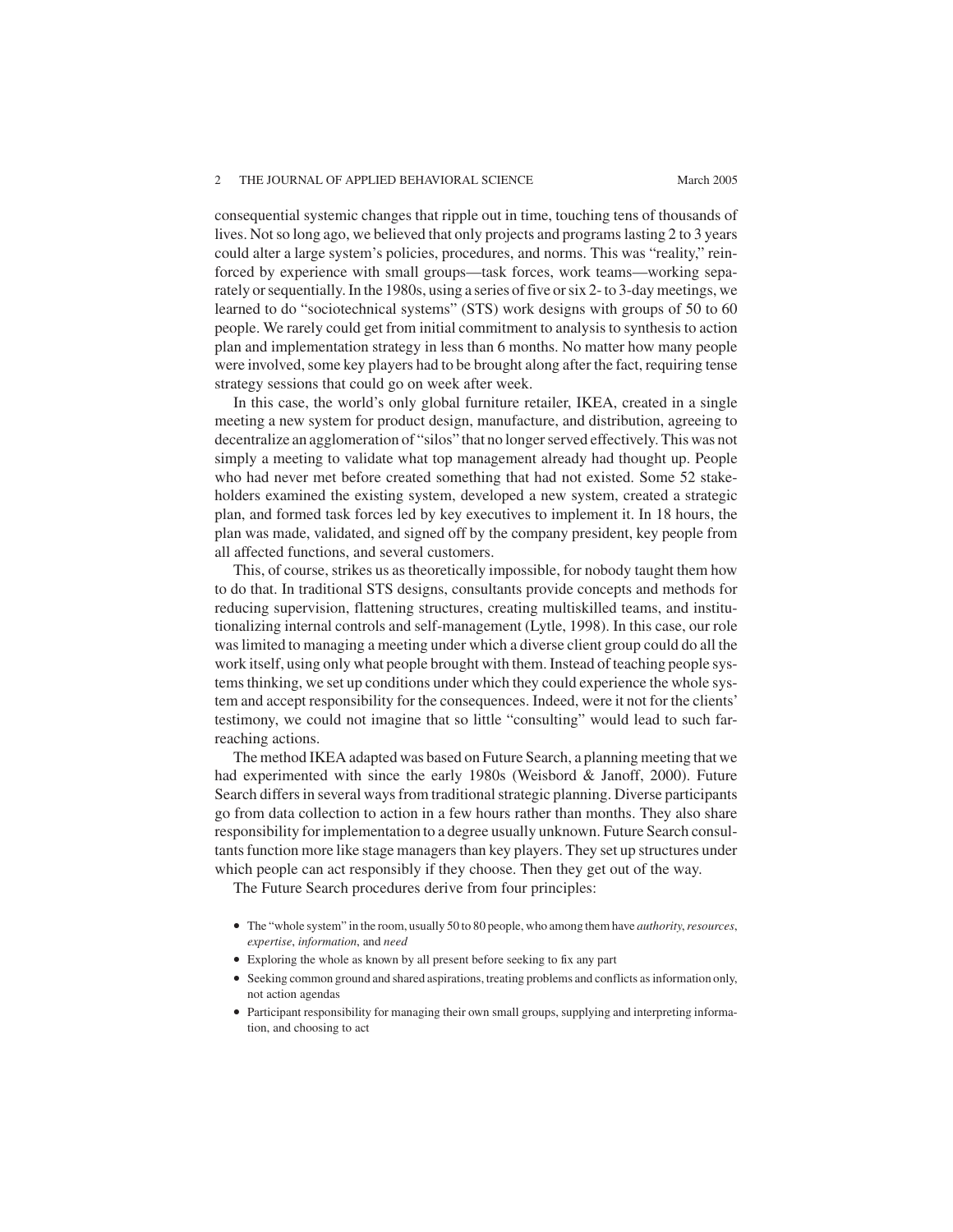A typical Future Search requires 4 half days. People usually meet from lunch time on Day 1 to early afternoon of Day 3, which they did in this case. When all four principles are applied in these time frames, a whole system can transform its capability for action. Plans, policies, procedures, and forms of cooperation emerge by the meeting's end that seemed impossible before. Typical outputs are three: an understanding of the whole by all present that no one had at the start, a shared vision based on finding common ground, a joint implementation plan with authority, and high commitment to carry it out. To have all three at once still strikes us, after decades of this work, as the most time- and cost-efficient route to high-quality strategic planning that we have known.

#### **Modifying the Method**

There was a critical difference, however, between what we had learned to do and what IKEA wanted. Future Search usually provides an umbrella of shared values and vision over long-range strategic plans. Such plans rarely call for people to change the nature of their own jobs. IKEA sought to redesign a specific product development and distribution system. The managers already knew that to restore their market advantage, they had to flatten the hierarchy and broaden lines of communication. What they did not know was how to do it. IKEA was requesting from us a process not unlike an STS redesign in which the techniques lead people to redistribute power and eliminate levels of supervision. The client's sense of urgency precluded a feasibility study or even a proven series of multiple meetings of the sort that Richard Axelrod (2000) called the Conference Model®. Nor was this the result of the client's ignorance. Several key managers had attended Future Search training. It was they, not we, who pressed for a one-meeting adaptation. They wanted us to modify our method without altering the basic principles.

# **Background**

IKEA is the brainchild of a modest, driven, thrifty, nonconformist entrepreneur named Ingvar Kamprad. His single-minded mission has been to stay close to customers and suppliers, keep quality high, product design simple, and prices low by nonstop cost cutting. In 1943, Kamprad at age 17 began peddling pens, wallets, picture frames, and other miscellany to his neighbors from his family farm, Elmtaryd, in a tiny village, Agunnaryd, in Southern Sweden. (Combine the initials of the founder's name, the farm, and the village and you spell . . . IKEA.) Eventually, Kamprad revolutionized his industry by designing and selling unassembled furniture that the customer could transport and put together at home. He also created child-friendly stores where shopping became a family event. His vision was as plain as the Swedish countryside: "a wide range of home furnishing items of good design and function, at prices so low that the majority of people can afford to buy them." His values went far beyond economics to include cooperation, enthusiasm, simplicity, humbleness, support for innovation, personal initiative, leadership by example, and environmental responsibility.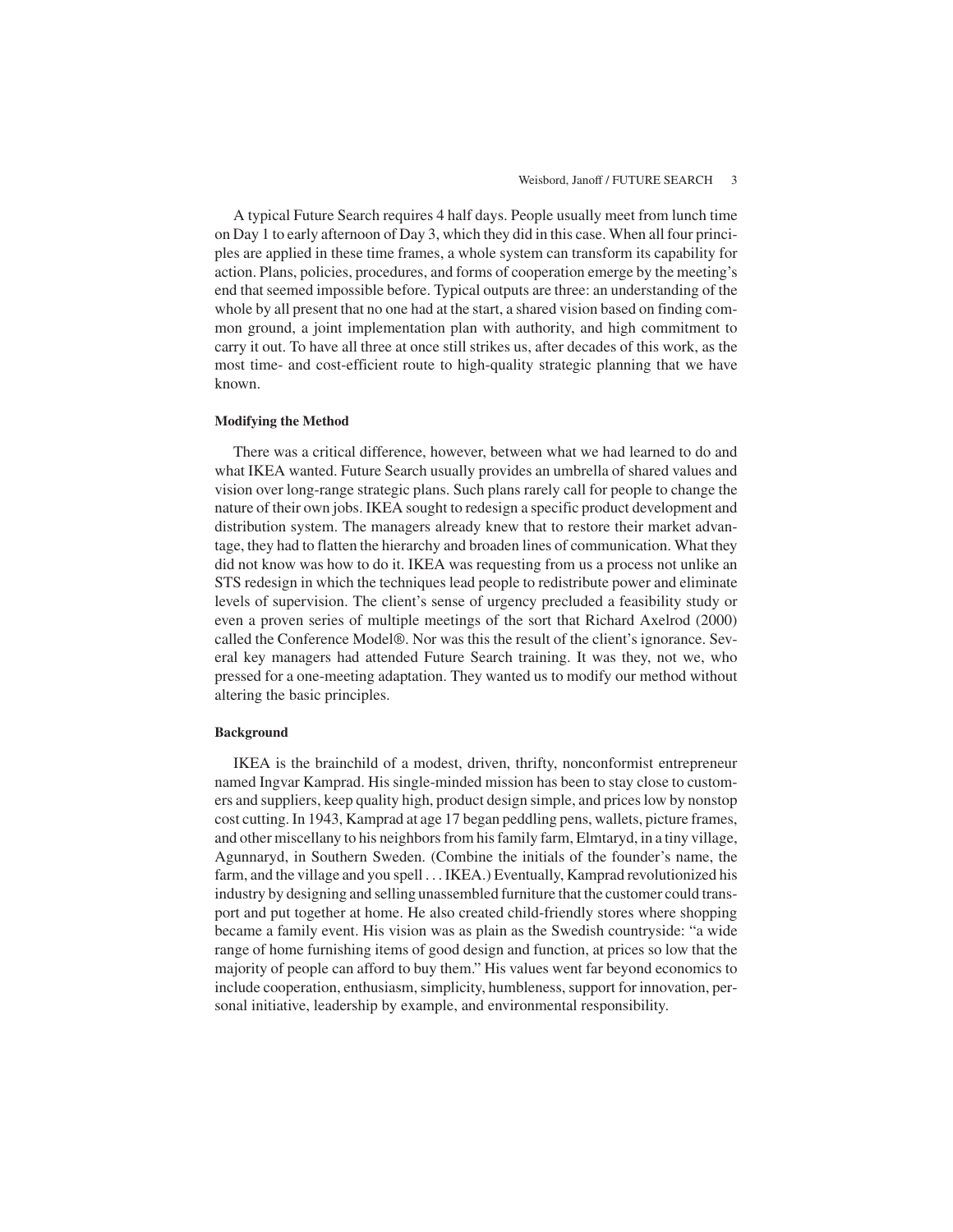IKEA became the first retailer in its field to establish stores in all of Europe, North America, Asia, and the Middle East. Kamprad insisted the company go into Russia and China at a time when key advisers were against it. These moves notwithstanding, for decades the company grew slowly, its success based on the omnipresent founder's commitment to highest quality at lowest cost. By 2001, a decision was made to grow more rapidly. Tomas Oxelman, a veteran internal consultant, feared that IKEA could not reorganize its far-flung systems in time to meet growing competition from other global giants. Oxelman, after a Future Search workshop, decided that Future Search could be adapted to rethink the company's product development cycle and supply chain. We doubted our process could be stretched so far in one meeting. Oxelman observed that Future Search principles paralleled IKEA's corporate values. Adapting the meeting design was a minor detail for him compared to the congruence of the method with a corporate culture of openness, involvement, and experimentation.

Oxelman soon arranged for us to meet Anders Dahlvig, the firm's president, and Josephine Rydberg-Dumont, managing director of IKEA of Sweden, the entity responsible for all products. These executives were determined to overhaul the company's product "pipeline," the flow of products from the drawing boards in Almhult, Sweden, to its far-flung factories, then to distribution points, stores, and customers around the world. This was a daunting task. We had never before helped clients plan such a system overhaul in less than 6 months. We were willing to experiment with a 3 day meeting if the clients held realistic expectations, meaning we would learn together. The executives guaranteed that all the right people from Dahlvig on down would be there. We thought of the old moral, "Do not wish for what you want, you might get it." We now had support from the top for a meeting never attempted that we were not sure how to design.

To this end, we spent a day with Oxelman and Ulf Caap, a former store manager, also now an internal consultant. The pipeline, they pointed out, looks simple enough on paper. In fact, it describes an interactive web of complex interdependencies (see Figure 1). All 10,000 products were designed by IKEA employees in Sweden. Materials, from raw goods to finished products, were bought from roughly 1,500 suppliers in 55 countries and warehoused as close as possible to the stores. The 179 stores in 23 countries enjoyed more than 365 million customer visits a year, and soon there would be 20 stores more.

The company a few years earlier had been reorganized into 11 business areas by product type, for example, upholstered seating, shelving, office, kitchen, and so on. The goal was to shorten the path from supplier to customer by eliminating regional offices. Its unintended consequence was a proliferation of centralized staff in Sweden, seeking to coordinate the far-flung operations. How conceptualize the possible redesign of 10,000 pipelines? With unlimited time and resources, this was a formidable task. What could be done in one meeting? Common ground and a shared vision? That we felt confident of, given 20 years of precedent. An action plan? Very likely. But a systems redesign, new structure and process, and the structure to implement it? That seemed a little far-fetched. That was not the way Oxelman and Caap saw it. Knowing the company as we did not, they believed that resources and expertise could be lined up if people were involved from the start.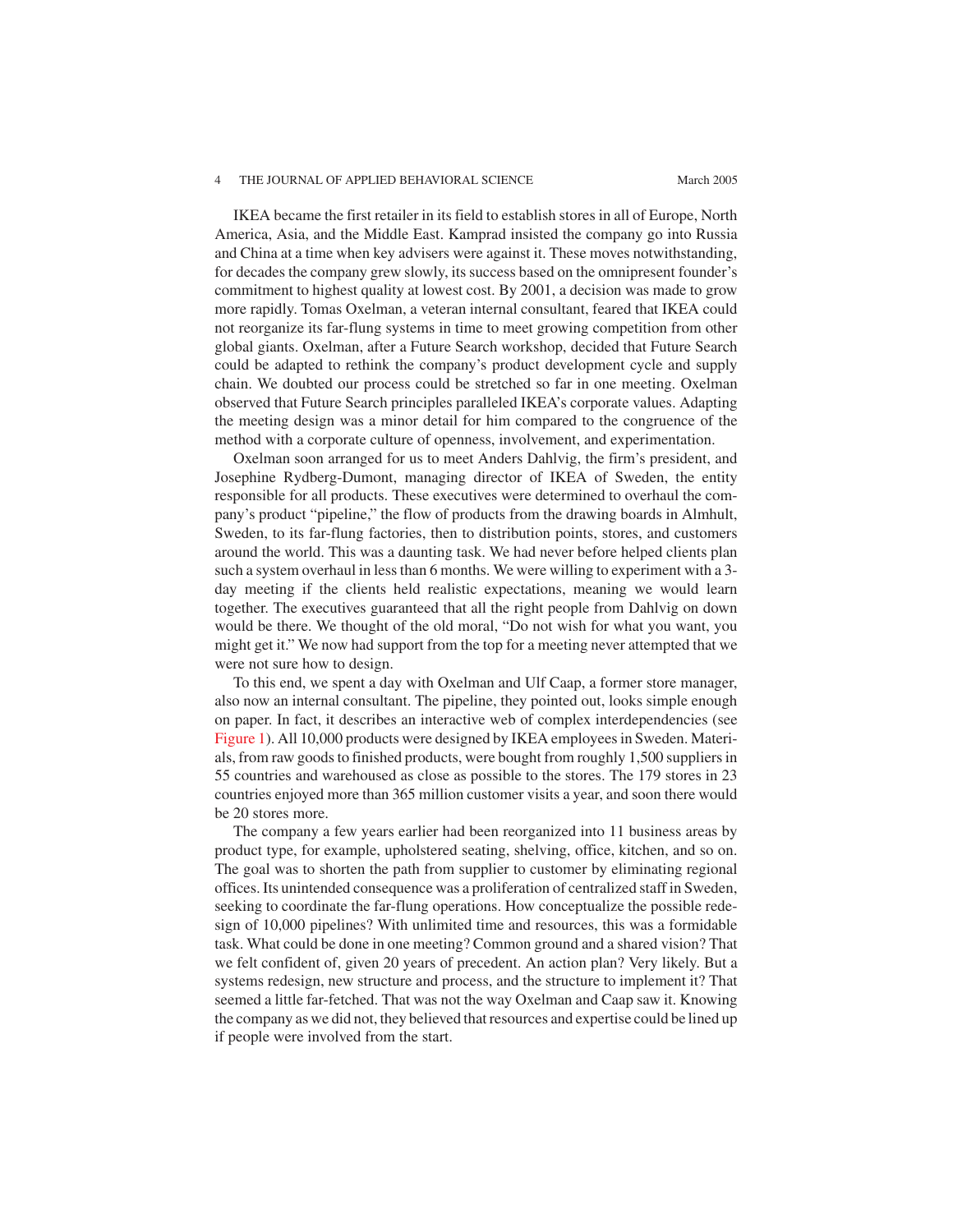

**FIGURE 1 ABOUT HERE**

## **Choosing a Task**

We considered several options from examining the whole pipeline to taking one product line, say seating, and creating a prototype that could be repeated. Which was the quickest way to get the whole system moving? After hours of conversation, we hit on a risky scheme that at least seemed manageable. We would adapt Future Search to a *single product*, the "Ektorp" sofa, a traditional design that had sold well for years. The Ektorp came in many styles (armchair, sofa, corner sofa, etc.) with a variety of slip covers. We would use this concrete task as a stepping-stone to redoing the whole system. People could document the Ektorp's journey from design center to customer and reimagine how the task could be made easier, less costly, and more customer-friendly. We would involve all those who touched an Ektorp to rethink their processes, procedures, and policies. Catarina Bengtsson, the manager of the upholstered seating business group, had set ambitious product goals: double Ektorp sales, improve quality, cut the price 30% without cutting profit, make sofa shopping easier for customers, and cut delivery times. Her agenda was to use the conference to help achieve these goals. Dalhvig and Rydberg-Dumont saw the meeting as the key to unlocking the whole system.

Now we needed an agenda. We would modify Future Search to include what we imagined to be essential to a system redesign. Our process already included an "environmental scan" of outside forces affecting the system, what we call a "mind map" of trends affecting IKEA. However, a "technical analysis" of the work flow and its "variances" (deviations from required performance) and a "social analysis" (the extent to which people enjoyed optimum jobs and working conditions) could hardly be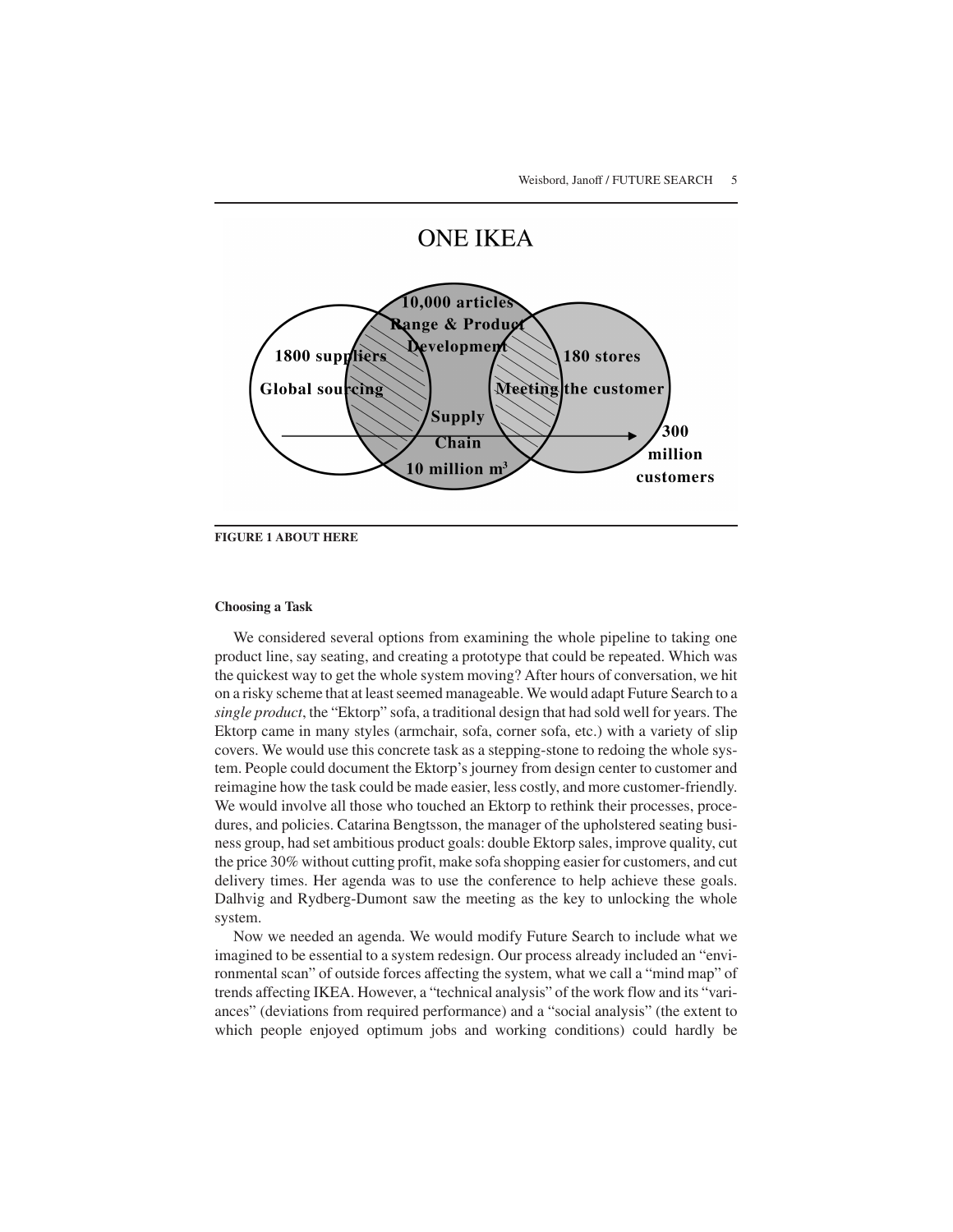shoehorned into a few hours. Still, we were convinced we had to document the existing system in some detail if we hoped to have people redesign it (Weisbord, 2004, chap. 18).

Usually we go through five phases: the past, the present, the future, common ground, and action plans. The last three, we decided, would need little changing. How could we document the system in detail while reviewing the past and delineating the present, all in 1 day or less? We considered the detailed systems analysis essential, and now we wanted 52 people involved. So we imagined starting this adaptation by having the group make a grand flowchart on which each person would indicate all steps in the pipeline and its key variances. On second thought, how could we afford several hours just for this? Not to worry, said the internal staff. We will prepare a wall-size flowchart of the existing system. Early in the meeting, we will have each person describe their job and place a card describing their step in the work flow on the large chart. People could make a portrait of how the system works now without having to imagine it from scratch. Thus, we would adapt our generic Future Search so as to focus specifically on the pipeline in a global context.

# **THE MEETING**

In March 2003, 52 stakeholders met in a hotel in Hamburg, Germany, for 3 days. They had been handpicked by a planning group led by Bengtsson, using a "whole system" to mean people with *authority*,*resources*, *expertise*, *information*, and *need*. Present were company president Dahlvig and seating product line head Bengtsson; top staff from design and product development, inventory management, sales, supply and distribution, trading, purchasing, Information Technology (IT); finance and retail managers; suppliers from Poland, Mexico, and China; and six customers who had bought Ektorp sofas. The meeting room, a large, square, well-lit space was furnished only with chairs, easels and chart pads, a small table for water, and in one corner a green Ektorp sofa fronted by a coffee table, where, as it turned out, we spent much of the time watching people work.

A jarring surprise for us was the promised flowchart. We anticipated a detailed systems map. What we found on the wall was a simple diagram with three circles on it as in Figure 1. We looked at each other. "We can't get there from here!" We were starting from scratch after all. People were already filing in, many having just flown half way around the world. Despite the bare-bones flowchart, we saw no choice but to proceed with our original plan and hope for a breakthrough.

Anders Dahlvig welcomed people and pointed out that for him the Ektorp was a vehicle toward a larger goal: to build a quicker, leaner, and simpler IKEA, even as the company grew rapidly. He wished to see the "silos" taken down to restore the open, trustful working climate for innovation and risk taking, company hallmarks beset by creeping bureaucracy. Our first objective was to help the diverse group members experience themselves as part of an interdependent whole. Catarina Bengtsson, the seating group head, asked each person to describe their part in the existing system and to place the identity cards they had made on the chart. We no longer kidded ourselves that this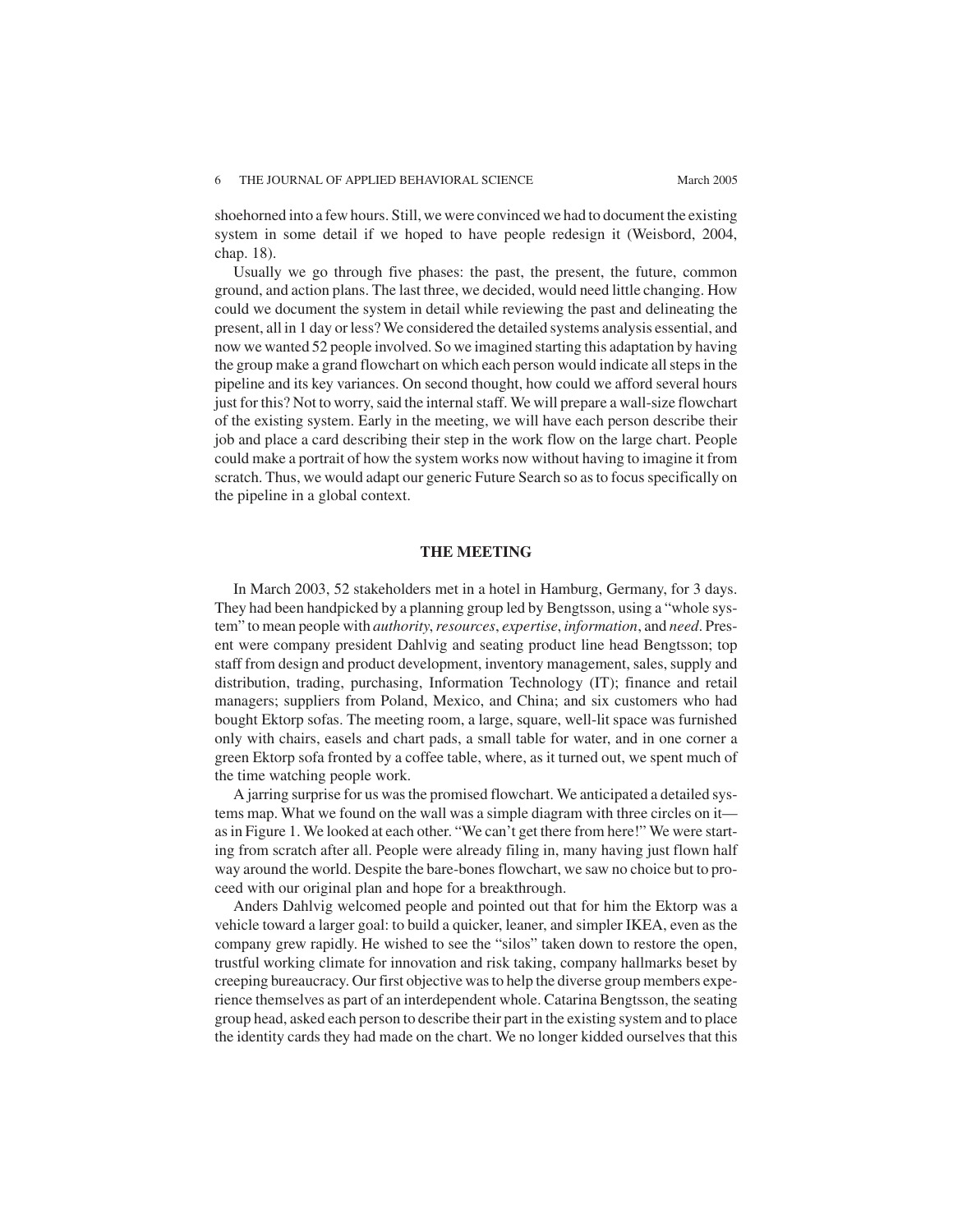could be the functional equivalent of a technical analysis. What we got was a lowenergy start-up, providing little either in content or interaction, not a good omen. We knew we were in uncharted territory.

We slogged ahead into a review of the past. Normally, we would post three blank 24-foot-long time lines on the wall for people to record personal, global, and company histories. To save time, we cut the time lines to one, planning to have two people write up a company history as group members recalled it. At this point, however, people had been sitting for more than an hour. Wanting to see more engagement, we reverted to our usual method and asked people to write on the company time line themselves. We then asked a half dozen groups of randomly mixed stakeholders to answer two questions: (a) What does the time line tell you about IKEA? and (b) What does it mean for the work we will do here?

The results were not what we were accustomed to. We missed the excitement generated by three levels of history and the recognition of the connections among personal, global, and company pasts. "Well," we said ruefully, "no more single time lines!" Still not seeing how we would get where we needed to go, we moved from the past to the present. We were "trusting the process" beyond reason as we engaged the group in making a mind map of current trends. With the exception of a few native English speakers, people from 10 countries were working in a second language. A few had colleagues whispering into their ears in Chinese or Polish. Many who understood English were reluctant to speak it in public. Nonetheless, a rich map was built, and we ended the day asking people to put colored dots on those issues they believed had to be addressed in a redesign. Themes that stood out were the pace of change, rapid growth in the company, and pressures eroding company values. We now had a pretty good snapshot of what the company faced and not much knowledge of the system we were charged to redesign.

# **How Do You Get There From Here?**

"They are in deep denial," one IKEA colleague said. "Nobody wants to lose power and influence; that's what they think will happen if we flatten the hierarchy." Normally, we would put people into stakeholder groups to confront the global trends on the mind map. However, we still felt a nagging anxiety. It came from our belief that the time line stories had not been enough for people to confirm that they all lived in the same multifaceted world, an essential condition for real dialogue (Emery, 1992). Next morning, contrary to normal practice, we started in the same mixed groups as the day before. We feared that differentiating too soon into stakeholder groups would reinforce the old "silos." So we asked mixed groups to talk about the way the trends were affecting the whole pipeline. Again we erred. Because the participants had not differentiated themselves in stakeholder groups, we could not learn how each group viewed various trends. This modification did not get us where we hoped to be.

Lamenting this, we at last asked people in midmorning next day to meet in stakeholder groups. We had them do a task adapted from the STS repertoire, a "gap analysis" to make one more stab at documenting the existing system. We asked groups to look at the trends they considered important and to identify what they saw as "gaps" in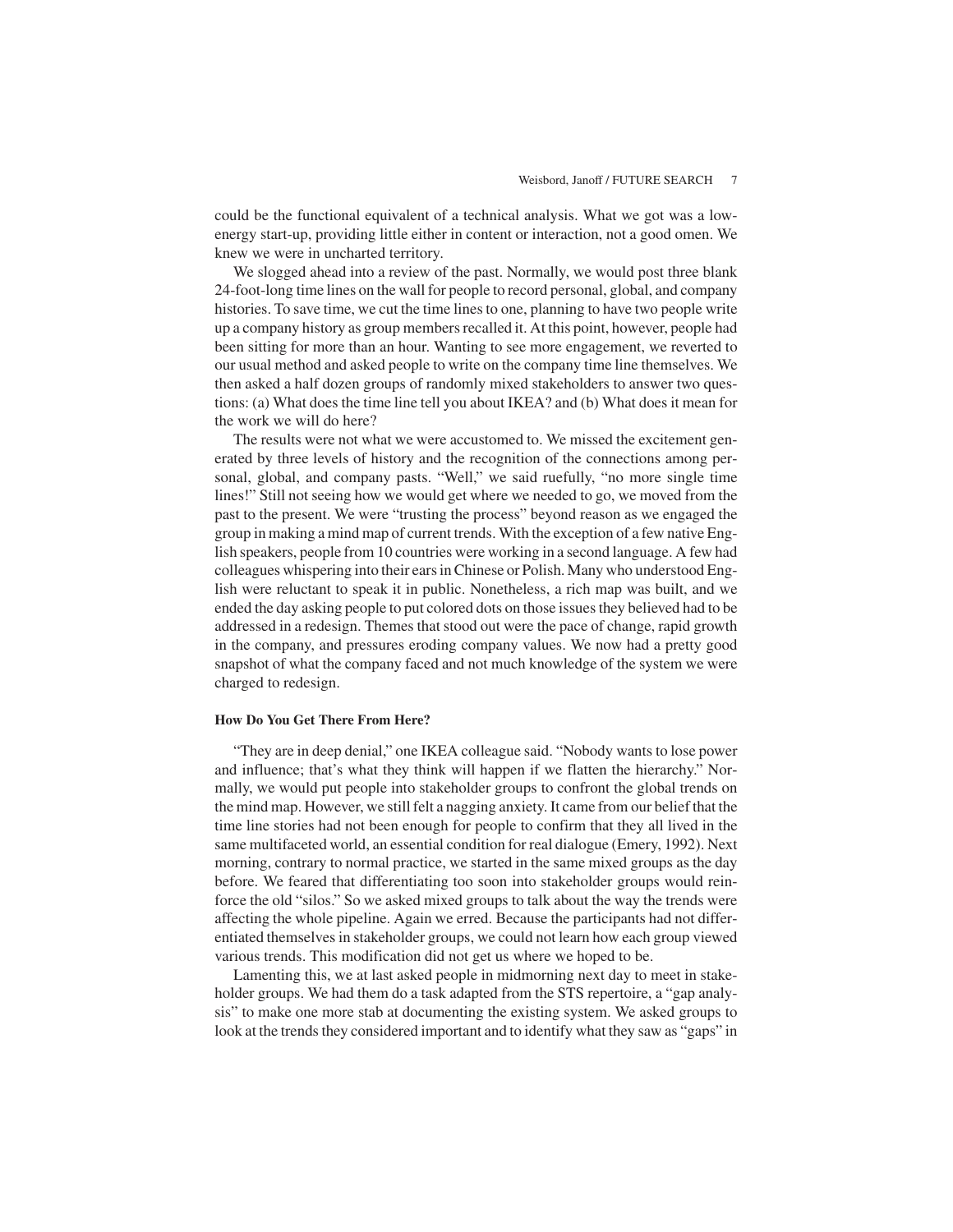the way the company was responding now compared to the way they believed it should respond. At last we began to see animated conversations and a rich analysis on the flip charts. As each group reported, we could see heads nod in disbelief or confirmation. For the first time, the existing system, its exquisite complexity and obvious flaws, came into focus for most people.

When we asked for a large group conversation, however, almost nobody spoke. We recalled our experiences in Singapore, where people would be animated in small groups and nearly silent in whole group dialogues. Our local colleagues said this reflected a cultural disposition against calling attention to oneself (a trait shared by many Swedes). So we did what we had done in Asia. We asked people to go back into small groups and talk over the reports they had heard. What conclusions could they draw? Again there was much excitement and a deepening sense that there were many creative possibilities for a new system design. Moreover, it became easier for people to report their collective ideas and carry on a more meaningful discussion in the whole group. Drawing on proven Future Search practice, we also asked people to talk about what they were proudest of and sorriest about in their own approach to the pipeline. Again, various groups owned up to shortcomings, particularly competition among functions, while iterating their many strengths. As usual, this step eased the burden of letting go the past. Still, nobody mentioned what some believed to be the unspoken key issue: fear for their own jobs.

# **Reimagining the Pipeline**

Now it was time to go into the future. In mixed groups again, people were asked to design an Ektorp pipeline that would (a) be responsive to key trends in society; (b) close critical gaps; (c) preserve core values and practices; and (d) enhance the commitment of producers, consumers, and suppliers. Groups would create a detailed description of the new system as if it were already implemented and dramatize their vision through a creative scenario. In addition, the scenarios ought to be technically feasible, socially desirable, and personally motivating. The six scenarios were diverse. One was an enthusiastic replay of the existing system as it ought to work (and obviously did not). Two other scenarios, however, dealt with issues of shortening the time from design to store. Three were imaginative evocations of a direct connection between suppliers and individual stores that had not existed since the company's earliest days; one, the most radical, envisioned customers involved in product design and an information system that enabled stores to replenish inventories while bypassing a central office in Sweden.

Interesting product innovations emerged that later would be implemented. One was the idea of selling three sets of slipcovers with each sofa, so that customers could do a seasonal makeover without having to buy new furniture. Collectively, the scenarios played out many ways to handle the complex issues of global coordination. It was possible, of course, that people still sat on key issues. But this hardly looked to us like a group in denial. We now saw a system up for grabs, as evidenced by the heated conversations during breaks and dinner.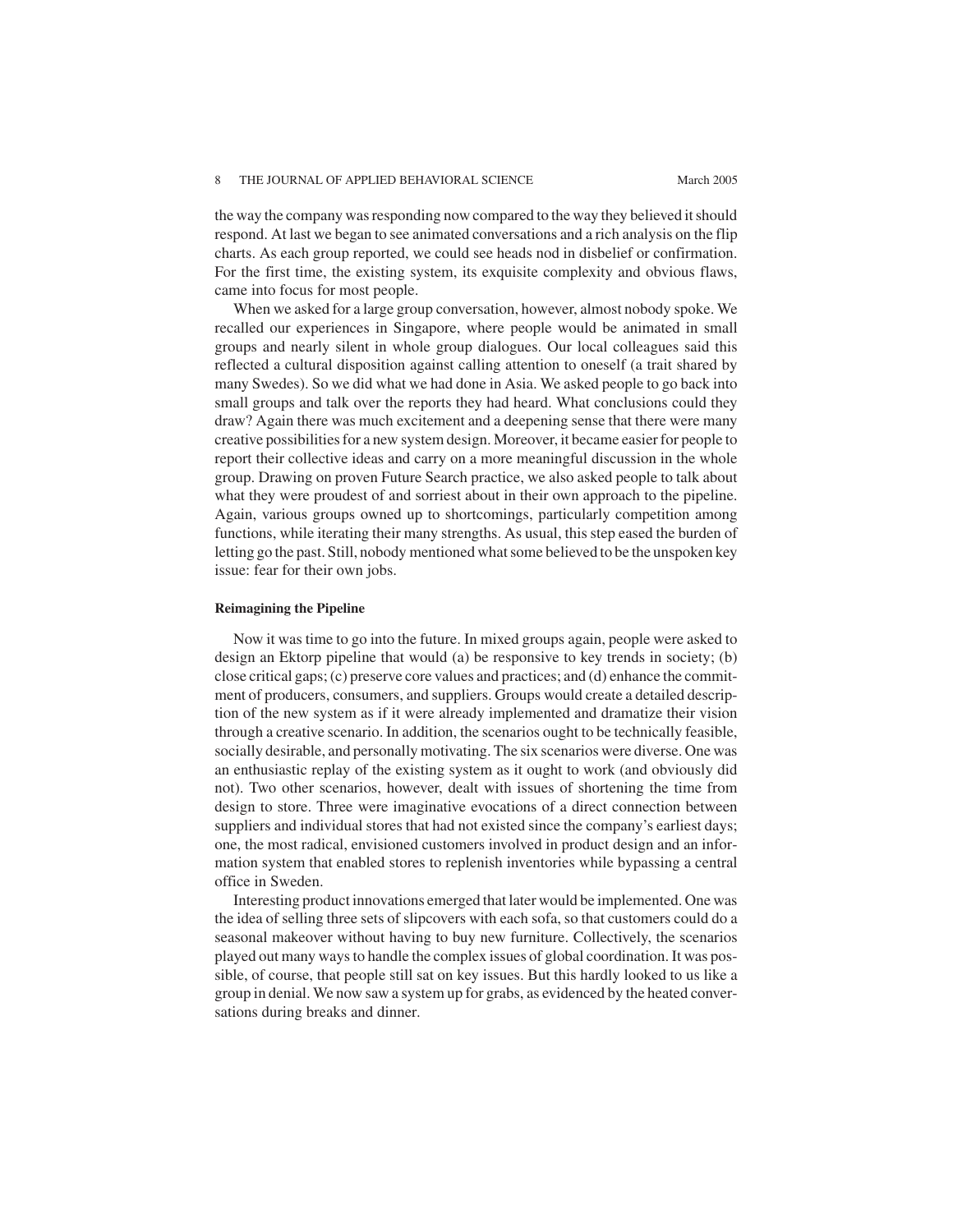Next we asked the mixed groups to identify "common ground," what they all agreed were the "minimum critical specifications" (a term borrowed from STS) for a revised Ektorp pipeline. These were posted and discussed until every stakeholder was satisfied. The agreed-upon specs were surprisingly concrete, many reflecting the most far-reaching of the future scenarios. They included greatly flattening the hierarchy, involving customers and suppliers in product development from the start, providing direct contact between suppliers and stores, changing the roles of central staff, using test markets before launching new products, and modifying information systems to give everyone greater influence on the system's coordination and control. People also included competence development, defined as "everyone in the pipeline understands how it works and the effects of their actions on others."

In an intense hour or so the design was validated and seven key areas for action agreed to by all. That many roles would change was no longer in doubt. The group had crossed that bridge with the decision to involve customers and shorten the lines of communication with suppliers. That evening at dinner, Catarina Bengtsson spoke individually with various executives who were logical choices to lead the new initiatives. Next morning, the executives each convened teams, a mixture of volunteers and those already engaged in the area, around each of the key action items. Groups began making implementation plans.

During a long break in midmorning, Bengtsson assembled the team leaders to check on progress and to discuss the implications of going forward. In the next 45 minutes, we saw played out before us a drama that in the past might have gone on inconclusively for weeks or months. The executives' energy and their attraction to an innovative new way of doing business came face-to-face with their apprehension and suspicion of change. They were being asked, one said pointedly, to run two systems in parallel. They would have to commit the added time, effort, and resources that it would take to put new structures in place for the Ektorp line, while continuing the old system for other products. What about the company's commitment to quality of life for employees? How much did one sacrifice for the greater good?

#### **Crossing the Bridge to Implementation**

"If you're not with this in any way, we have to know now," said Bengtsson. One by one, the concerns, personal and organizational, were put on the table. This was ultimate "reality," for the key decision makers were all present. Either this group would do it or the job would not be done. Dahlvig, who stayed out of this meeting, had already told them he would support whatever they decided. The mood shifted to creative problem solving, as the executives sought to support one another. During this conversation, we made our only "expert" suggestion. A key dilemma was how to coordinate and control a plan that involved people on several continents. From 35 years of experience we knew that such plans cannot be managed effectively by people outside of the dayto-day action (although the wish to do that is alive and well everywhere).

Indeed, external control and coordination were the very practices IKEA sought to change. "Why not," we suggested, "have a periodic conference call? You can bring each other up to date, make further plans, and coordinate yourselves based on shared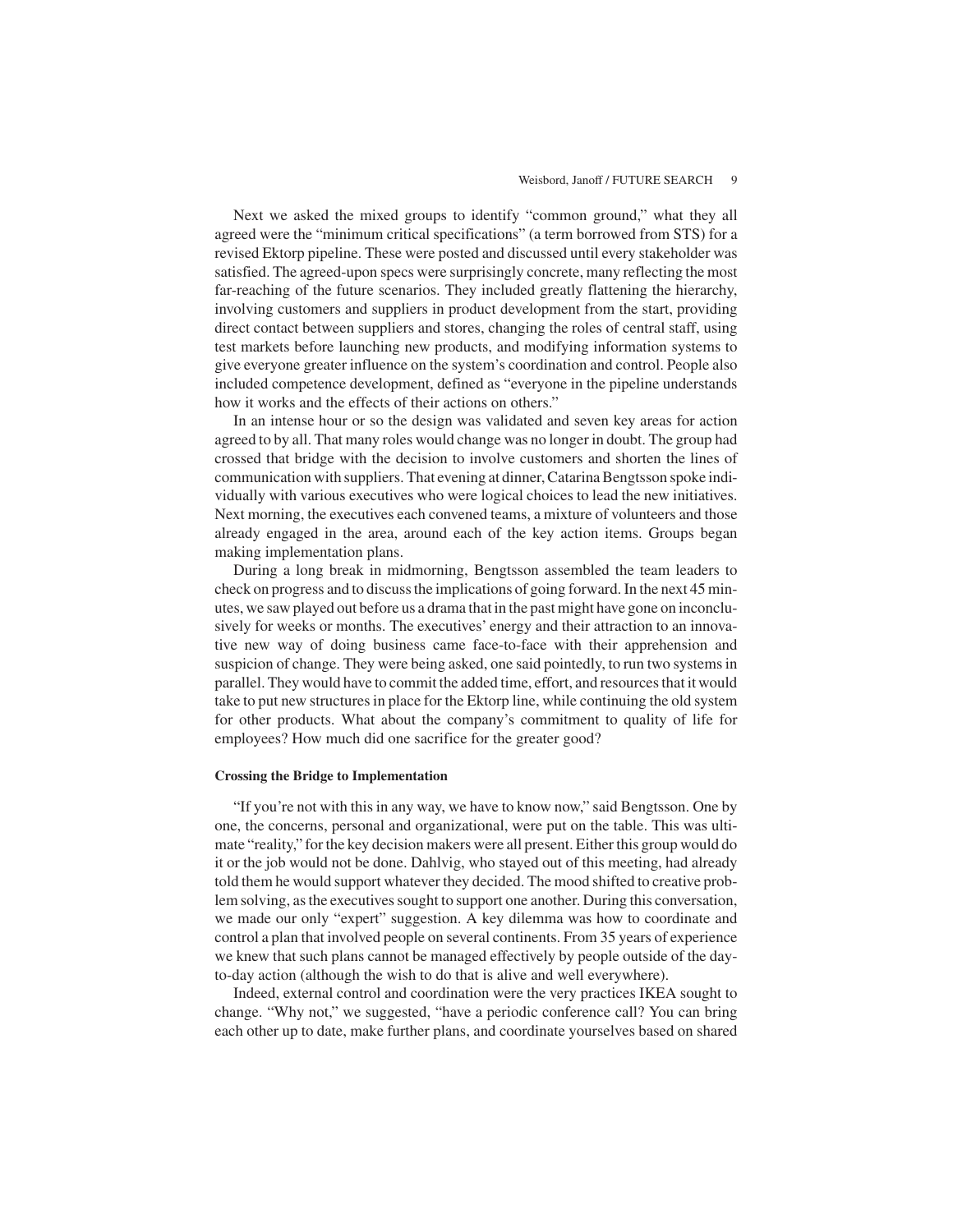information. Collectively you can manage this strategy in a few hours a week." People need not give up control and influence. They could share it. In a few hours, support structures were built and regular check-ins scheduled via telephone, email and the Internet. This practice would enable a degree of self-organizing not previously seen.

People had designed a new system, created an implementation plan, and got buy in from all affected functions, all without consultant input. The design came out of a dialogue born from a deep knowledge in each person of their connection to the product and a grounding in shared values. They proved Tomas Oxelman's seminal insight that the congruence between IKEA's values and Future Search processes was a key variable for success. Mary Parker Follett, a wise observer of management practices 75 years ago, had a vivid description for what we had seen. People, she wrote, could bypass arbitrary leadership practices if they agreed to take their orders from "the law of the situation" (Metcalf & Urwick, 1940, p. 59). This law could only be discovered in dialogue with others, including those with authority, resources, expertise, information, and need. We also believe the role played by IKEA's leadership in this conference was critical to the outcome. The top executives joined the dialogue without specifying a new structure.

In short order, seven task forces were at work around the world, redoing every aspect of the Ektorp pipeline. During the Future Search, for example, customers highlighted the need for an economy sofa, similar in quality to the Ektorp and lower in price. In the old days, experts might have placed a new product in stores quickly, soliciting customer feedback afterward. Not this time. Just days after the Future Search, a product developer, a supplier, a purchaser, and two customers met to create a new product, the "Fixhult" sofa. The sofa was placed in a few stores in Germany, modified, and put into stores in France. After a few more iterations in diverse cultures it was rolled out, with confidence, to stores around the world. This became the living model for future product rollouts.

# **OUTCOMES AND IMPLICATIONS**

A year later, we called Bengtsson to see how the pipeline fared. Ektorp, she said, had exceeded her targets. They had increased volume, cut costs, preserved profit margins, maintained product quality, and reduced the price. One reason for better sales was greater availability. Customers who wanted a sofa right now could get it. Like all system redesigns, we learned this one too had its rocky moments. Bengtsson herself found the transition difficult. She was learning, with support from Rydberg-Dumont, a new form of leadership. She had begun to manage in a way that would keep people focused on the success of the whole in addition to their own issues. Two of her direct reports, unhappy with their new roles, had chosen to leave.

Gradually other product lines were being affected. Lars Dafnas, involved with the Range [of products] Strategy for all IKEA, said, "We've started having more frequent product launch times during the year. That was definitely a result of us strategizing together." Other executives added to a mosaic suggesting how this meeting had affected company norms, policies, procedures, and cooperation among functions. It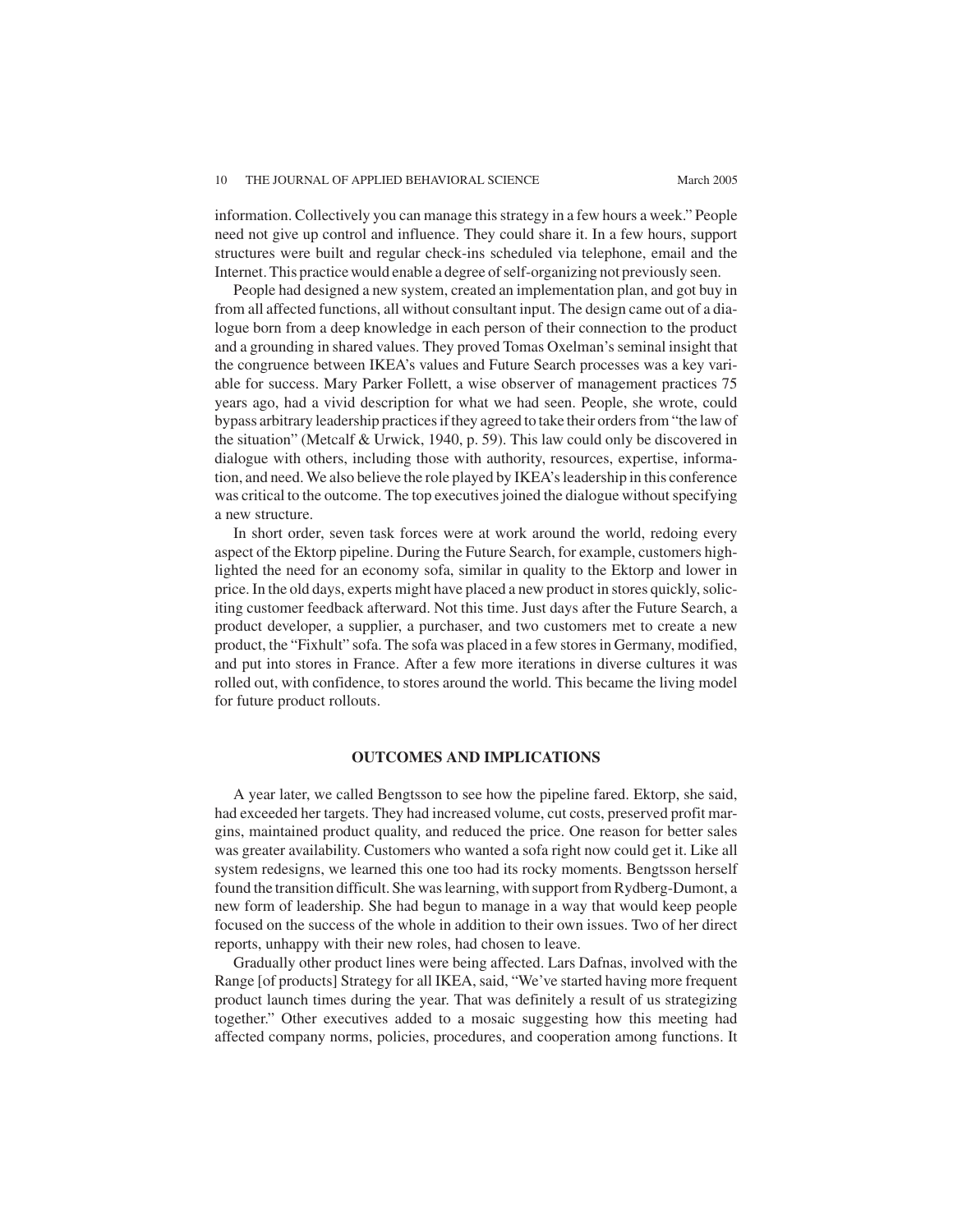was certainly not a systems redesign in the sociotechnical sense. What did happen, though, may turn out to be more important in the long run. Key people for the first time all got a sense of the whole. See below, "What Happened Anyway?"

# **What Happened Anyway?**

I previously had five managers reporting to me. Now I have two: one for supply, quality, and purchasing, and one for product range and commercial questions like advertising, rollouts, and marketing. Now the interfaces are clearer to all of us. In the Future Search meeting, I saw exactly where we were. I realized that I needed another kind of leadership to help my organization get all the way there. When it comes to product development at the suppliers, we have come far. Our latest example is a four-product program called "Solsta" that was developed at a supplier in Romania, for the German market. The stakeholders developed a new distribution setup to minimize the cost from supplier to customer as well as make it possible for the German stores to order different combinations of the four products. The first delivery was last week. The development time was less than half of what it was a year ago. (Catarina Bengtsson, business area manager, seating group)

When I left Hamburg, I had high hopes. After the meeting, we really started to see the whole pipeline, to see the flow, and to realize we had to have one process. When I look at how we work now [a year later], we have changed our way of thinking—not only with the Ektorp but other products as well. We're thinking more in a process-oriented way. And I think that was our greatest achievement. (Per Gustavsson, supply manager)

Before the meeting I didn't know what to expect. Being with the total pipeline, from the beginning to the very end, made it clear to me that not only are there a lot of people and functions involved, but that there is a connection between what I do and what someone in the pipeline after me does. Since I don't contact that person every day, it's good to know we now have the same picture. (Gunilla Danielsson, product developer)

#### **Speculating on Systems Thinking and Messy Change**

This form of systems design relies on different principles than do more analytic models. Many things happen at once, greatly shortening the time from idea to action. You cannot produce a detailed roadmap for action this way. Indeed, that may no longer be functional in an age of nonstop change when the shape of the whole keeps changing like the weather. It is possible that a short, intense, whole system meeting enables something not available in any other way: a gestalt of the whole in all participants that dramatically improves their relationship to their work and their coworkers. This is not a matter for organization charts and job descriptions. We cannot say for sure how these processes work. We can see the results. They suggest that what some colleagues have dubbed "a simpler way" (Wheatley & Kellner-Rogers, 1998) may be a dependable route to "shorter, faster, cheaper" systems change. Simple it may be, but it also is messy and never easy.

# **SYSTEMS THINKING IN EVERYDAY WORKPLACES**

A key question for those interested in the dynamics of systems change may be, "What makes a system thinker?" Is it having the *intellectual* understanding that everything is connected to everything else and that the health of a system depends on its energy flow? Is it knowing that cooperation sometimes means letting go practices that have become part of one's identity? Many people—not least of all us—devoutly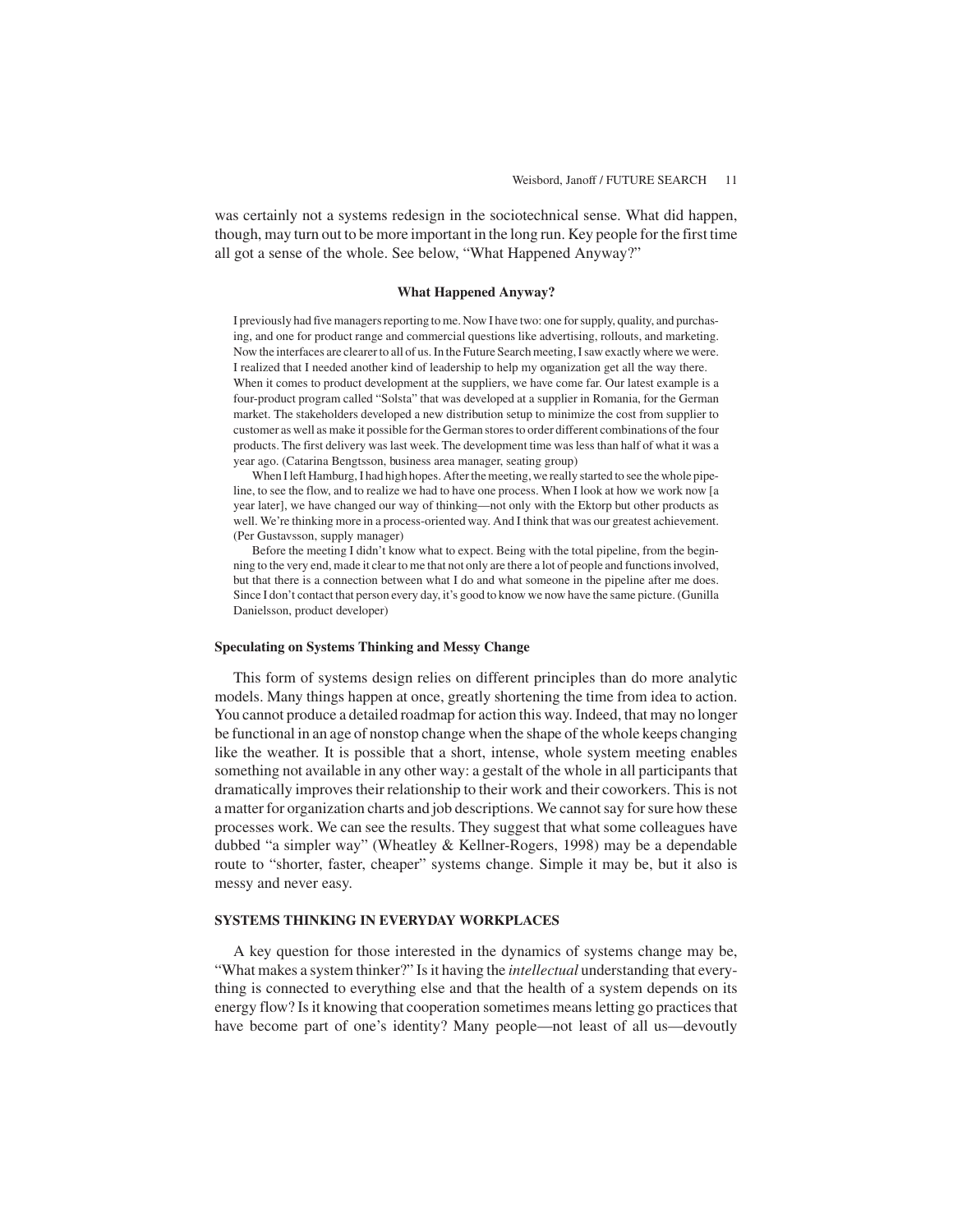believe such concepts. Believing, however, is not the same as doing. We are quickly overcome by emotion when we sense that our own interests may be in conflict with those of the whole. We can become self-protective in an eye blink when we feel threatened by forces we cannot control. The predominant feeling is, "I either win or lose, and I've got to make sure I don't lose." It is easy to forget in such moments whatever sense we have of a larger system at work.

In the kind of meeting we have described, no one sets out to inflict harm on anyone else. Dysfunctional ways of defending personal turf come from imagined, not real, danger when one's employment is not on the line. What is threatened is identity, not survival. Few of us have a vocabulary for discussing such matters. That people might not put such issues on the table right away ought not be considered a pathology. The heart of Future Search is to keep the task central enough and the conversations open long enough so that solutions to complex issues both structural and personal can be found. Such systems *experiencing* requires no conceptual affinity at all. Nor does it require consultants to poke at people for their "undiscussables." It *does* require the whole system in the room with an equal chance for all to be heard.

Thus, we have a testable hypothesis. One way to change a system in real time is for those with critical stakes to know the whole through one another's eyes under conditions that enable action without asking permission from anyone not present. In so doing, systems thinking metamorphoses from conceptual to experiential. No chief executives, strategic planners, expert consultants, *or* design teams can get their arms around a global system securely enough to redesign it *and* to implement their redesign. The tension between self and system will defeat the most brilliant strategic plans until people work the plans through with each other.

That does not mean the tension cannot be managed. Operationalizing systems thinking requires opportunities for people to act on their concerns for self and for the whole. Most people have the capability to do that. There is no certainty that they will unless they see a way to influence the whole. It is possible that the IKEA pipeline case is an idiosyncratic anomaly, derived entirely from a unique corporate history and values. The company, after all, is still privately held. Its managers need not subordinate long-range decisions to the whims of Wall Street. Moreover, the founder still takes an active interest in corporate strategy, and his core values are never far from any employee's consciousness. Oddly enough, from everything we have learned about Ingvar Kamprad, he would have little patience with the form of participation described here. We are confident, though, that he would love the results.

### **REFERENCES**

- Axelrod, R. H. (2000). *Terms of engagement: Changing the way we change organizations*. San Francisco: Berrett-Koehler.
- Emery, F. (1992). Conditions for success. In M. R. Weisbord and 35 international authors, *Discovering common ground* (chap. 5, pp. **PAGE**). San Francisco: Berrett-Koehler.
- Grol, P. C., & Schoch, C. (1998). IKEA: Culture as competitive advantage. In G. Oddou & M. Mendenhall (Eds.), *Cases in international organizational behavior* (pp. **PAGES**). Malden, MA: Blackwell.